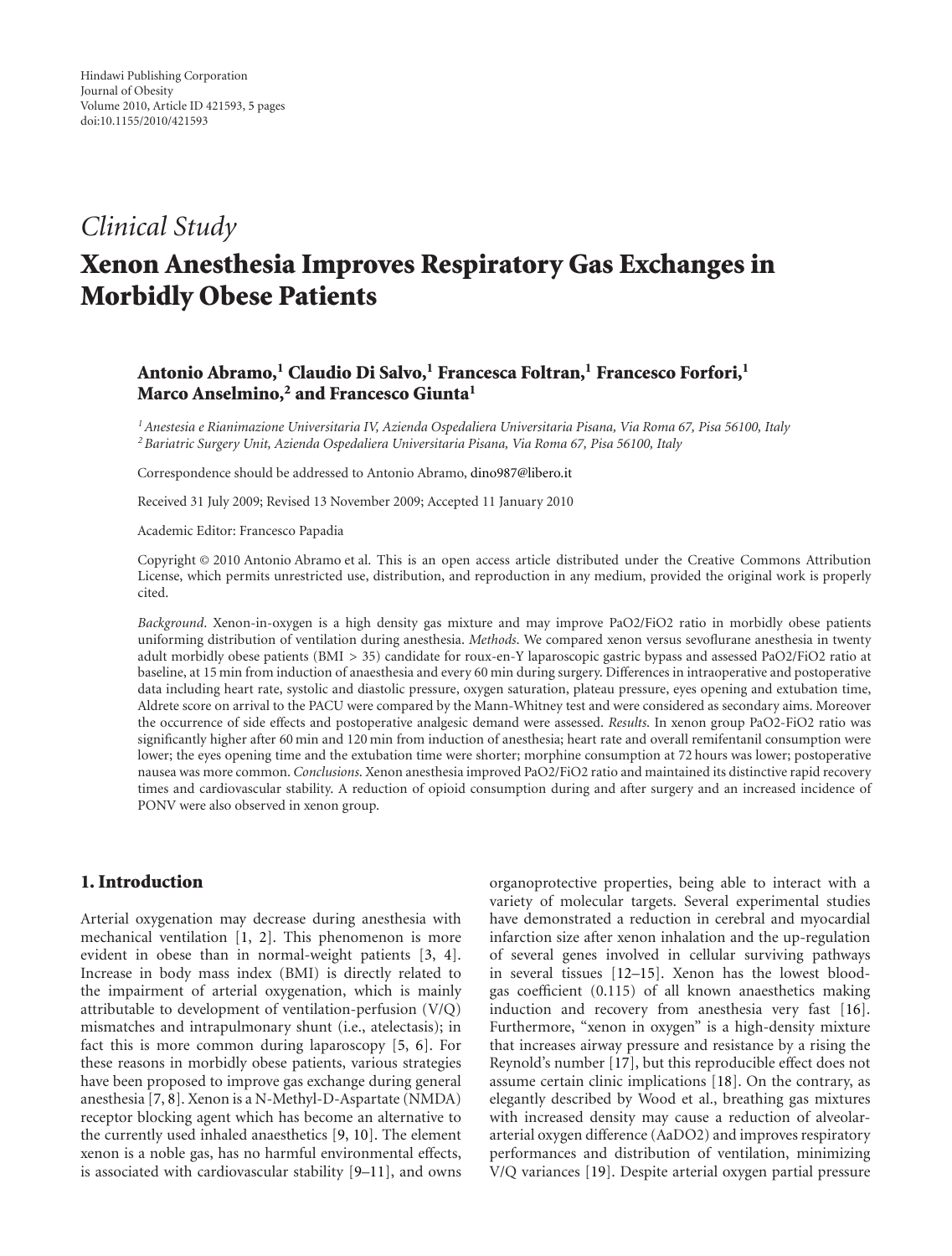(PaO2), hemoglobin oxygen saturation (SaO2) and AaDO2 are clinical indices commonly used for assessing lung function, as described by Zetterström et al.; the ratio of PaO2 to the inspired oxygen fraction (PaO2/FiO2 ratio) seems the most accurate and independent off all extrapulmonary variables [\[20](#page-4-1), [21\]](#page-4-2).

In this paper, we present for the first time intra and postoperative data on respiratory function, hemodynamic status, and recovery times from morbidly obese patients (BMI*>* 35) receiving xenon-remifentanil (XR) or sevoflurane-remifentanil (SR) anaesthesia. In particular, we tested the hypothesis that xenon anesthesia is able to improve PaO2/FiO2 ratio. Furthermore, we tested the hypothesis that xenon, even in morbidly obese patients, maintains its pharmacologic properties characterized by cardiovascular stability and rapid recovery times. The incidence of side effects and the postoperative analgesic demand were also assessed.

### **2. Methods**

The study was a prospective randomised partially blinded controlled trial. The protocol was approved by the local ethics committee, and all patients gave their informed consent before participation. A total of 20 adult morbidly obese patients scheduled for roux-en-Y laparoscopic gastric bypass were randomly recruited. Exclusion criteria were ASA IV, age *<*18 or *>*60 yr, Mallampati IV. Monitoring included ECG, pulse oximetry, invasive arterial pressure, temperature, end-tidal carbon dioxide, oxygen and xenon concentrations. All intraoperative continuous variables were recorded every 3 min. Arterial blood gas analysis was performed in the preoperative assessment, at 15 min after the induction of anaesthesia, and every 60 min during surgery. The A-line ARX index (AAI) was also monitored (AEP monitor, Alaris Medical Systerns, Inc, San Diego, CA) to provide information about depth of anaesthesia. Monitoring was performed to ensure AAI values *<*30, and data were recorded every 5 min. After preoxygenation with O2 100% for 5 min, anaesthesia was induced in all patients with propofol 2 mg/kg i.v. dosed on real body weight (RBW) and remifentanil 0.5 mcg/kg/min dosed on ideal body weight (IBW) according to Lorenz's formula (Ideal weight = [height in  $cm-100$ ] – [height in  $cm-150$ ]/2) by i.v. infusion over 60 sec. All patients were submitted to direct laringoscopy for intubation. Since mask ventilation was uncomplicated an i.v. bolus of cisatracurium 0.2 mg/kg IBW was given and intubation performed. All patients received remifentanil continuous infusion after intubation starting with 0.25 mcg/kg/min IBW and cisatracurium 0.02 mg/kg IBW every 40 min titrated to clinical needs. No cisatracurium was given after the end of 2nd anastomosis (30 minutes before end of surgery). In both groups, a closed-circuit anaesthesia machine (Felix Dual, Taema, France) was used for gas delivery. Xe (LenoXe, Airliquide) administration started after accurate patient's denitrogenation (FiO2 *>*97%, FeO2 *>*92); midazolam 0.05 mg/Kg IBW was given in order to keep AAI *<*30 for the time, 7 to 10 minutes, occurring to reach 40% FeXe in closed circuit. Hypnosis was then maintained using

Xe 60–65% in oxygen. In SR group, hypnosis was maintained with sevoflurane 1 MAC in a mixture of oxygen-air. In both groups, ventilation was pressure-controlled (PCV), with FiO2 35%, Peep 5, Vt 8–10 ml/kg IBW in order to maintain an end-expiratory carbon dioxide partial pressure (EtCO2) at 4.8–6.0 kPa. Haemodynamic parameters were maintained within 20% of preoperative values by adjusting remifentanil infusion accordingly. Normothermia (35.5–37.0◦C) was achieved using warming blankets. AAI *<*30 was kept until the bandaging of the surgical fields were completed then anaesthesia was discontinued. The eyes opening time started with the closure of gas delivery and ended with eyes opening on command. When an adequate spontaneous ventilation, with an EtCO2 at 5.3–6.6 kPa, was maintained, the trachea was extubated and the patient was transferred into the post anesthesia care unit (PACU). A patient-controlled analgesia (PCA) device was then connected to a venous line delivering morphine on command.

*2.1. Statistics and Sample Size Calculation.* We decided to consider as clinically relevant a difference of 60 on PaO2- FiO2 ratio among the groups, measured at 120 minutes after induction. Assuming a mean PaO2-FiO2 ratio (standard deviation) of 370 (55) in xenon group and 310 (35) in the other group, we estimated a sample size of 10 patients per group enough to detect a difference of 60, at 5% level of significance with 80% power. We verified the existence of no significant differences in patient's demographic characteristics (age, sex, BMI), preoperative clinic characteristics, and duration of anaesthesia using the Mann-Whitney test for continuous variables and the Fisher's exact test for categorial variables. Differences in intraoperative and postoperative data including heart rate, systolic and diastolic pressure, oxygen saturation, plateau pressure, eyes opening and extubation time, and Aldrete score in the PACU were compared by the Mann-Whitney test and were considered as secondary aims. The existence of a significant difference on morphine consumption after 72 hours between the two groups was compared, and the occurrence of adverse events (hypertension, hypotension, bradycardia, PONV, postoperative headache, awareness) was finally evaluated. Statistical analysis was performed using Stata, version 9.2, on a Mac OS X operating system. Results were considered significant with a *P* value *< .*05. All data are presented as median (range).

#### **3. Results**

The two groups were comparable as shown in Table [1.](#page-2-0) No significant difference was recorded in anesthesia duration among the two groups, 150 (120–190) min in SR group and 152.5 (120–220) min in XR group; *<sup>P</sup>* <sup>=</sup> *.*849*.* Intraoperative data are shown in Table [2:](#page-2-1) there was no difference among the two groups in PaO2-FiO2 ratio at 15 min after the induction of anesthesia, but in XR group, PaO2-FiO2 ratio was significantly higher after 60 and 120 min. Heart rate was significantly lower in XR group, while systolic pressure was significantly lower in SR group. No significant differences were recorded in diastolic pressure and oxygen saturation among the two groups; plateau pressure was significantly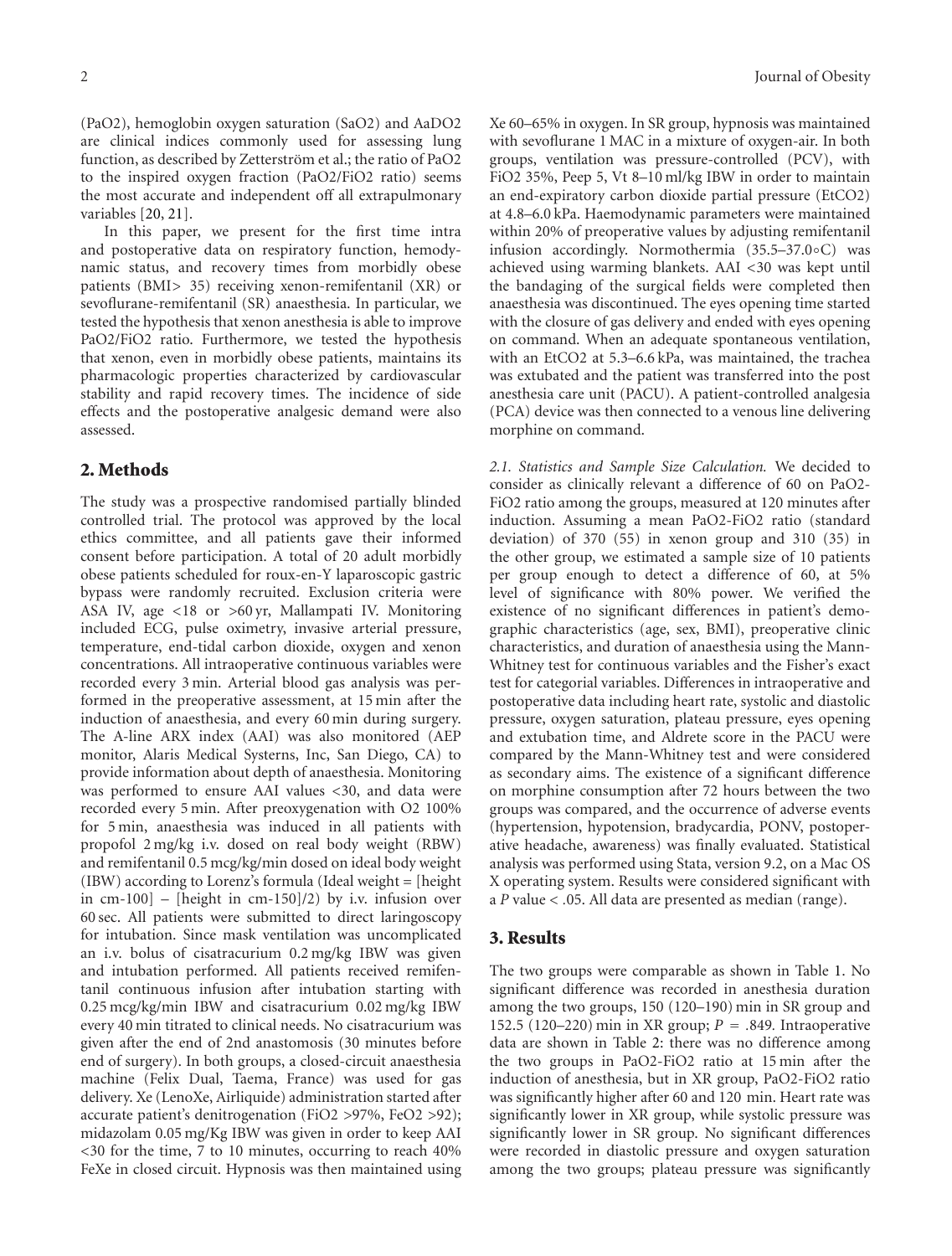<span id="page-2-0"></span>TABLE 1: Baseline data.

|                           | <b>SR</b>        | XR                 | D    |
|---------------------------|------------------|--------------------|------|
| Age (yr)                  | $47.5(19-57)$    | $41(23-49)$        | .272 |
| BMI                       | $50.5(39 - 71)$  | $53(42-83)$        | .519 |
| Sex (males/females)       | 6/4              | 8/2                | .628 |
| Heart rate (bpm)          | $87.5(65 - 110)$ | $85.5(56-100)$     | .570 |
| Oxygen saturation $(\% )$ | $95(91-100)$     | $95.5(89-98)$      | .623 |
| Systolic pressure (mmHg)  | 160 (120-168)    | $137.5(115 - 175)$ | .178 |
| Diastolic pressure (mmHg) | $86(65-100)$     | $87.5(75-95)$      | .705 |
| PaO2-FiO2 ratio (on air)  | 350 (307-394)    | 325.5 (302-392)    | .449 |

Data are presented as median (range) for continuous variables; the number of males and females in each group is reported. *P<.*05 with Mann-Whitney test was considered significant.

<span id="page-2-1"></span>

| TABLE 2: Intraoperative data. |  |
|-------------------------------|--|
|                               |  |

|                            | <b>SR</b>          | XR                 | D     |
|----------------------------|--------------------|--------------------|-------|
| PaO2-FiO2 ratio 15 min     | 282 (195-320)      | $260(212 - 302)$   | .272  |
| PaO2-FiO2 ratio 60 min     | $301.5(220-318)$   | 350.5 (234-412)    | .041  |
| PaO2-FiO2 ratio 120 min    | $326.5(234-372)$   | $405.5(278 - 432)$ | .002  |
| Heart rate (bpm)           | 78 (59-94)         | $57.5(48-71)$      | .001  |
| Systolic pressure (mmHg)   | $106.5(94-124)$    | $121.5(110-148)$   | .008  |
| Diastolic pressure (mmHg)  | $67.5(58-83)$      | $69(62 - 78)$      | .545  |
| Oxygen saturation $(\% )$  | $96(93-97)$        | $95.5(94-97)$      | .477  |
| Plateau pressure $(mmH2O)$ | $27(25-28)$        | $35(32-37)$        | .0001 |
| Remifentanil usage (mcg)   | 1597.5 (1080-2425) | 762.5 (415-1460)   | .0001 |

Data are presented as median (range). *P<.*05 with Mann-Whitney test was considered significant.

<span id="page-2-2"></span>TABLE 3: Postoperative data.

| <b>SR</b>       | ΧR             |       |
|-----------------|----------------|-------|
| $7.6(5.5-11.7)$ | $2.7(1.6-4.2)$ | .0002 |
| $9.4(6.7-13.7)$ | $2.9(1.7-4.9)$ | .0002 |
| $9(8-10)$       | $9(8-10)$      | 1.000 |
| $26(13-41)$     | $9.5(0-16)$    | .0016 |
|                 |                |       |

Data are presented as median (range). *P<.*05 with Mann-Whitney test was considered significant.

|                           | <b>SR</b>                                     |                         | XR                                            |                         |
|---------------------------|-----------------------------------------------|-------------------------|-----------------------------------------------|-------------------------|
|                           | N. of patients<br>reporting adverse<br>events | N. of adverse<br>events | N. of patients<br>reporting adverse<br>events | N. of adverse<br>events |
| Hypertension              | $\mathbf{0}$                                  | 0                       |                                               |                         |
| Hypotension               |                                               |                         |                                               | 0                       |
| Bradycardia               |                                               |                         |                                               |                         |
| <b>PONV</b>               |                                               |                         | 4                                             | 6                       |
| Postoperative<br>headache |                                               |                         |                                               |                         |
| Awareness                 |                                               |                         |                                               |                         |

#### <span id="page-2-3"></span>Table 4: Occurrence of adverse events.

Bradycardia was intended *a >* 20% deviation from mean baseline, hypertension *a >* 20% deviation from mean systolic baseline with stable heart rate and no other signs of low depth of anaesthesia and hypotension *a >* 20% deviation from mean systolic baseline.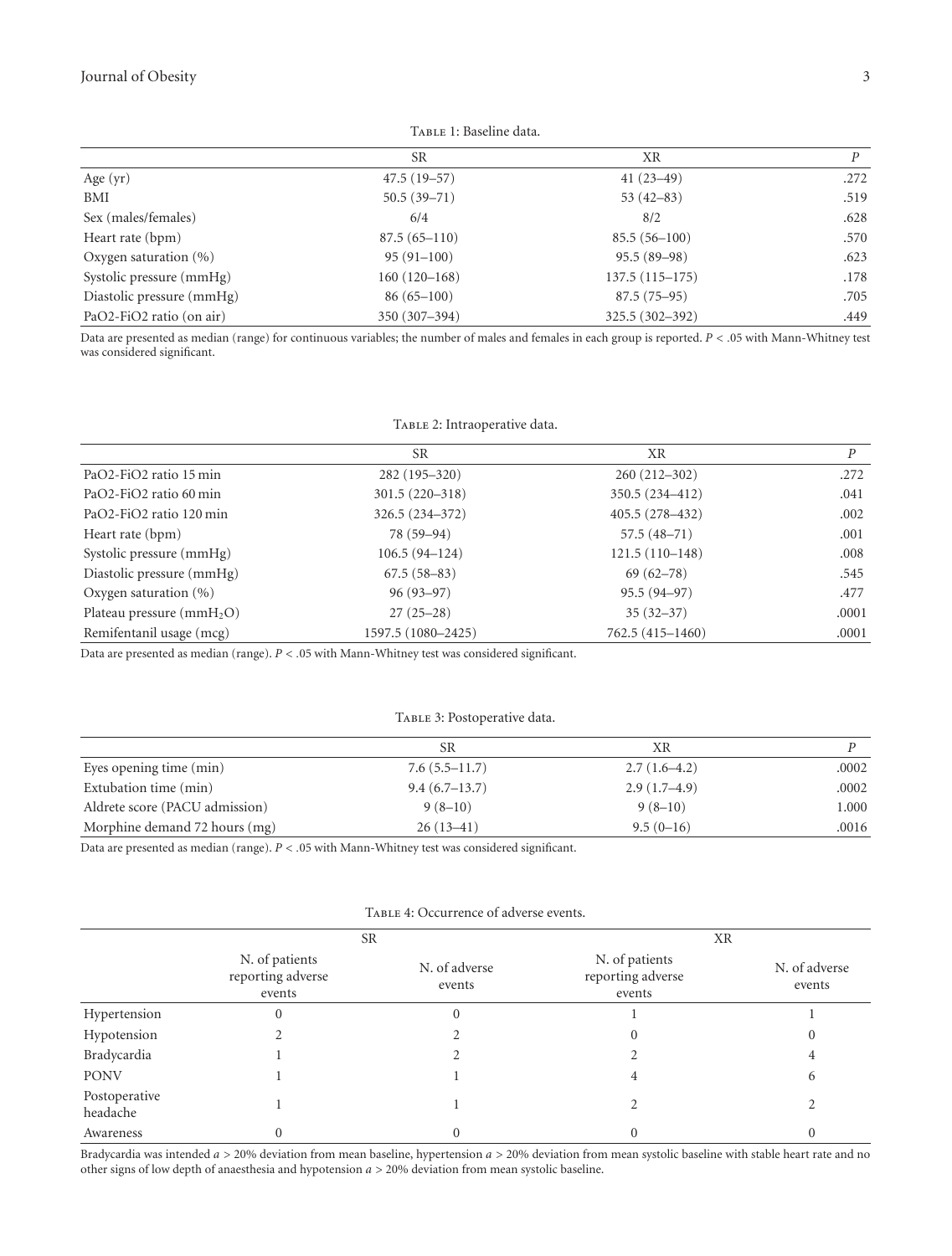higher and overall remifentanil consumption significantly lower in XR group. Postoperative data are shown in Table [3:](#page-2-2) the eyes opening time and the extubation time were significantly shorter in XR group; morphine consumption after 72 hours was significantly lower in XR group. No difference among groups was noticed in Aldrete score on admission to the PACU. Adverse events occurrence is exposed in Table [4:](#page-2-3) hypertension, bradycardia, postoperative headache occurred rarely but more frequently in XR group; PONV was more common in XR group and only nausea was noticed; no patient experienced vomiting in the two groups. Hypotension occurred rarely but more frequently in SR group. No patient experienced awareness.

#### **4. Discussion**

In this study, we verify that xenon anesthesia is associated with better arterial oxygenation and cardiovascular stability in morbidly obese patients. As argued by Wood et al [\[19](#page-4-0)] the effect on AaDO2 of a high-density gas mixture may be due to a more uniform distribution of ventilation during anesthesia; however, xenon, which pharmacologically is a NMDA receptor antagonist, is not considered a biologically inert gas [\[12](#page-3-12)[–15](#page-3-13), [22](#page-4-3), [23](#page-4-4)] and the improvement of PaO2/FiO2 ratio may be related not only to "high-density effect" of the inhaled mixture but also to its organoprotective and preconditioning effects [\[12](#page-3-12)[–15](#page-3-13)]. Recovery times recorded after xenon anesthesia were faster according to the blood-gas coefficient of the molecule [\[16](#page-3-14)]; no considerable difference was noticed with respect to normal-weight patients trials, taking into account the sample size of our study [\[9\]](#page-3-9). Xenon anesthesia was characterized by a significative higher arterial systolic pressure and by a minimal variation from preoperative baseline (Tables [1](#page-2-0) and [2\)](#page-2-1). Heart rate was lower; more evident were bradycardia, hypertension, and incidence of postoperative nausea; airway pressure was significantly and constantly increased. All these data are aligned to normalweight patients trials findings and experimental literature about xenon anesthesia [\[9](#page-3-9), [17,](#page-3-15) [18,](#page-3-16) [24](#page-4-5)].

An unexpected and significative reduction of opioid consumption in xenon group was found. Xenon exerts a potent analgesic action due to NMDA receptor inhibition [\[25\]](#page-4-6) which may explain the lower overall remifentanil consumption during surgery; however, wash in and wash out of xenon are very fast [\[9](#page-3-9), [13](#page-3-17)], and NMDA receptor blocking ability may not explain an effect on pain pathways up to 72 hours. Nowadays the evidence is that xenon is able to modulate long-term pathways [\[12,](#page-3-12) [14](#page-3-18), [22\]](#page-4-3) which are considered the end effectors producing the long-term organoprotective effects of the gas. It is possible that a longterm modulation of pain could be inserted in such scenario but further studies are required.

#### <span id="page-3-0"></span>**References**

<span id="page-3-1"></span>[1] G. Hedenstierna, L. Tokics, A. Strandberg, et al., "Correlation of gas exchange impairment to development of atelectasis during anaesthesia and muscle paralysis," *Acta Anaesthesiologica Scandinavica*, vol. 30, no. 2, pp. 183–191, 1986.

- <span id="page-3-2"></span>[2] G. Hedenstierna, "Gas exchange during anaesthesia," *British Journal of Anaesthesia*, vol. 64, no. 4, pp. 507–514, 1990.
- <span id="page-3-3"></span>[3] P. Pelosi, M. Croci, I. Ravagnan, et al., "Respiratory system mechanics in sedated, paralyzed, morbidly obese patients," *Journal of Applied Physiology*, vol. 82, no. 3, pp. 811–818, 1997.
- <span id="page-3-4"></span>[4] P. Pelosi, M. Croci, I. Ravagnan, et al., "The effects of body mass on lung volumes, respiratory mechanics, and gas exchange during general anesthesia," *Anesthesia and Analgesia*, vol. 87, no. 3, pp. 654–660, 1998.
- <span id="page-3-5"></span>[5] H. U. Rothen, B. Sporre, G. Engberg, G. Wegenius, and G. Hedenstierna, "Airway closure, atelectasis and gas exchange during general anaesthesia," *British Journal of Anaesthesia*, vol. 81, no. 5, pp. 681–686, 1998.
- <span id="page-3-6"></span>[6] J. Sprung, D. G. Whalley, T. Falcone, D. O. Warner, R. D. Hubmayr, and J. Hammel, "The impact of morbid obesity, pneumoperitoneum, and posture on respiratory system mechanics and oxygenation during laparoscopy," *Anesthesia and Analgesia*, vol. 94, no. 5, pp. 1345–1350, 2002.
- <span id="page-3-7"></span>[7] G. I. Bardoczky, J.-C. Yernault, J.-J. Houben, and A. A. d'Hollander, "Large tidal volume ventilation does not improve oxygenation in morbidly obese patients during anesthesia," *Anesthesia and Analgesia*, vol. 81, no. 2, pp. 385–388, 1995.
- <span id="page-3-8"></span>[8] J. Sprung, D. G. Whalley, T. Falcone, W. Wilks, J. E. Navratil, and D. L. Bourke, "The effects of tidal volume and respiratory rate on oxygenation and respiratory mechanics during laparoscopy in morbidly obese patients," *Anesthesia and Analgesia*, vol. 97, no. 1, pp. 268–274, 2003.
- <span id="page-3-9"></span>[9] R. Rossaint, M. Reyle-Hahn, J. Schulte Am Esch, et al., "Multicenter randomized comparison of the efficacy and safety of xenon and isoflurane in patients undergoing elective surgery," *Anesthesiology*, vol. 98, no. 1, pp. 6–13, 2003.
- <span id="page-3-10"></span>[10] F. Wappler, R. Rossaint, J. Baumert, et al., "Multicenter randomized comparison of xenon and isoflurane on left ventricular function in patients undergoing elective surgery," *Anesthesiology*, vol. 106, no. 3, pp. 463–471, 2007.
- <span id="page-3-11"></span>[11] J.-H. Baumert, M. Hein, K. E. Hecker, S. Satlow, J. Schnoor, and R. Rossaint, "Autonomic cardiac control with xenon anaesthesia in patients at cardiovascular risk," *British Journal of Anaesthesia*, vol. 98, no. 6, pp. 722–727, 2007.
- <span id="page-3-12"></span>[12] D. Ma, T. Lim, J. Xu, et al., "Xenon preconditioning protects against renal ischemic-reperfusion injury via hif-1*α* activation," *Journal of the American Society of Nephrology*, vol. 20, no. 4, pp. 713–720, 2009.
- <span id="page-3-17"></span>[13] R. D. Sanders and M. Maze, "Xenon: from stranger to guardian," *Current Opinion in Anaesthesiology*, vol. 18, no. 4, pp. 405–411, 2005.
- <span id="page-3-18"></span>[14] D. Cattano, S. Valleggi, D. Ma, et al., "Xenon induces transcription of ADNP in neonatal rat brain," *Neuroscience Letters*, vol. 440, no. 3, pp. 217–221, 2008.
- <span id="page-3-13"></span>[15] G. Natale, D. Cattano, A. Abramo, et al., "Morphological evidence that xenon neuroprotects against N-methyl-DLaspartic acid-induced damage in the rat arcuate nucleus: a time-dependent study," *Annals of the New York Academy of Sciences*, vol. 1074, pp. 650–658, 2006.
- <span id="page-3-14"></span>[16] T. Goto, K. Suwa, S. Uezono, F. Ichinose, M. Uchiyama, and S. Morita, "The blood-gas partition coefficient of xenon may be lower than generally accepted," *British Journal of Anaesthesia*, vol. 80, no. 2, pp. 255–256, 1998.
- <span id="page-3-15"></span>[17] E. Calzia, W. Stahl, T. Handschuh, et al., "Respiratory mechanics during xenon anesthesia in pigs: comparison with nitrous oxide," *Anesthesiology*, vol. 91, no. 5, pp. 1378–1386, 1999.
- <span id="page-3-16"></span>[18] H. Rueckoldt, B. Vangerow, G. Marx, et al., "Xenon inhalation increases airway pressure in ventilated patients," *Acta Anaesthesiologica Scandinavica*, vol. 43, no. 10, pp. 1060–1064, 1999.